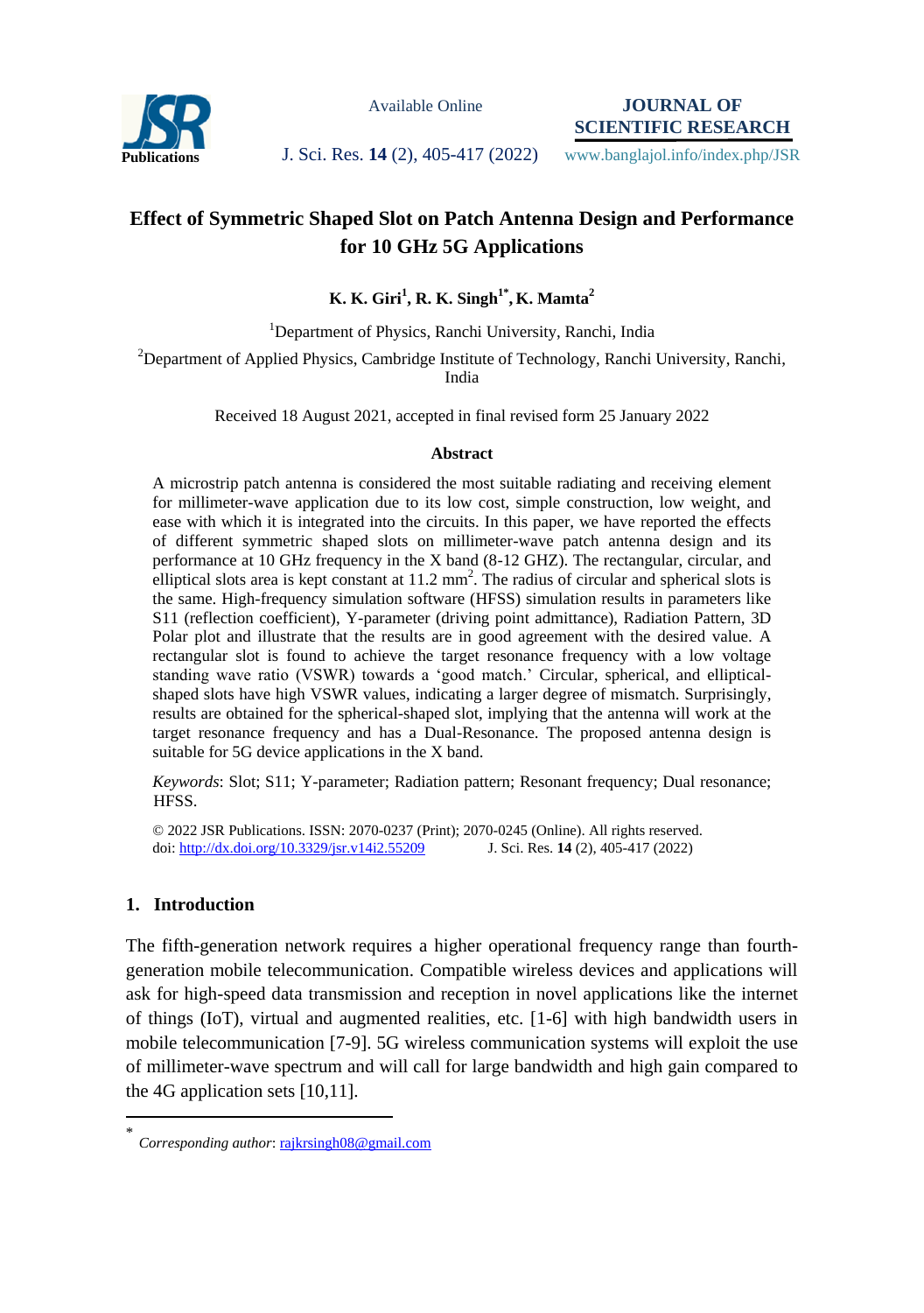Microstrip patch antennas work strongly in communication systems accommodating the spectrum limitation and high energy requirement problem. Patch antennas possess the appropriate criteria of wireless communication viz low profile, low cost, easy configuration, and small volume. Slots are designed on a patch to contain the challenges of narrow frequency bandwidth and low efficiency. In today's era of 5G the utilization of patch antenna is most desirable for wireless communication due to its bouquet of properties [12-14].

Every microstrip patch antenna consists of ground, substrate, and patch. The substrate remains between ground and patch. Patch thickness is recommended to be thin and less than the free-space wavelength. During design, the dielectric constant of the substrate is recommended to be in the range of 2.2 and 12.0. Out of the various feeding methods to the patch, the transmission line used in this work is easy to handle and design. A transmission line is of low impedance and splits up the microstrip antenna into two radiating slots. The role of the fringing effect cannot be ruled out in the design of a patch antenna.

 In this paper, we have reported the effects of different symmetric shaped slots on millimeter-wave patch antenna design and its performance at 10 GHz frequency in the X band. The rectangular, circular, and elliptical slots area is kept constant at  $11.2 \text{ mm}^2$ . The radius of circular and spherical slots is the same.

High-frequency simulation software (HFSS) simulation results in parameters like Reflection coefficient (S11), Driving point admittance (Y-parameter), Radiation Pattern, 3D Polar plot and illustrate that the results are in good agreement with the desired value.

 A rectangular slot is found to achieve the target resonance frequency with a low voltage standing wave ratio (VSWR) towards a 'good match.' Circular, spherical, and elliptical-shaped slots have a high voltage standing wave ratio (VSWR) value, indicating a larger degree of mismatch. Surprisingly, results are obtained for the spherical-shaped slot, implying that the antenna will work at the target resonance frequency and has a Dual-Resonance. The proposed antenna design is suitable for 5G device applications in the X band

### **2. Methodology**

Microstrip patch antenna consists of conducting and insulating materials divided into three parts. The top and bottom layers are of conducting material (patch and ground, respectively), and a dielectric material (substrate) is in between the two layers. The selection of conducting and insulating material plays an important role in designing an antenna for a specific purpose. Keeping in mind the desired properties of the antenna to work efficiently at 10 GHz frequency cupper is taken as the conducting material and Flame Retardant 4(FR4) dielectric as substrate material. Anys HFSS has been used for the design and simulation and transmission line feed technique for external excitation of the antenna. The antenna patch is of dimension  $6.42 \times 9.12$  mm with a substrate thickness of 1.6 mm. The ground and substrate dimensions are  $16.02 \times 18.72$  mm. A cuboidal radiation box of  $28 \times 28 \times 14$  mm has been used. The target resonance frequency of the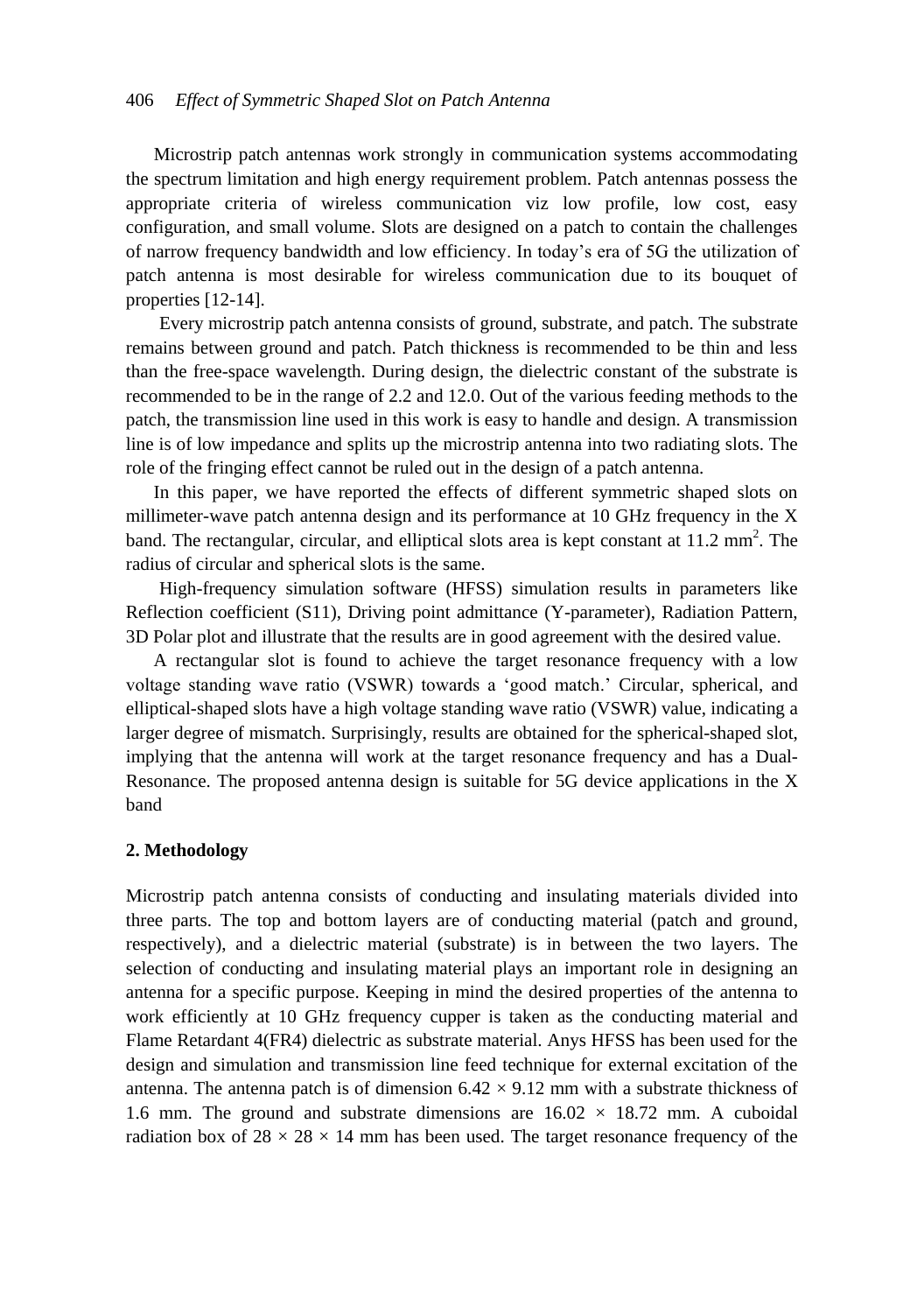proposed antenna is set at 10GHz. To the best of our knowledge, no 5G compatible antenna has been designed to work at 10 GHz. The design of the antenna is based on standard design equations [15,16].

Patch width  $Wp$  is determined by the equation

$$
Wp = \frac{v_0}{2f_r} \sqrt{\frac{2}{\varepsilon_r + 1}}\tag{1}
$$

Where  $f_r$  is resonant frequency and  $\varepsilon_r$  is the dielectric constant of the substrate material. Effective dielectric constant addressing the effect of fringing effect can be evaluated from the equation as below-

$$
\varepsilon_r^{eff} = \frac{1}{2} (\varepsilon_r + 1) + \frac{1}{2} (\varepsilon_r - 1)(1 + 12 \frac{h}{w})^{-1/2}
$$
 (2)

Patch length follows equation (3), where  $\Delta L$  presents an extension in length arising out of the fringing effect.

$$
Lp = \frac{c}{2\sqrt{\varepsilon_r^{eff}}} \left(\frac{1}{f_r}\right) - 2(\Delta L)
$$
\n(3)

The equation of extension in length is written at the equation

$$
\frac{\Delta L}{h} = 0.412 \frac{\left(\varepsilon_r^{eff} + 0.3\right) \left(\frac{Wp}{h} + 0.264\right)}{\left(\frac{Wp}{h} + 0.8\right) \left(\varepsilon_r^{eff} - 0.258\right)}\tag{4}
$$

Height of substrate is subject to equation (5):

$$
h \le \frac{0.3C}{2 \times 3.14 f_r \sqrt{\varepsilon_r}}\tag{5}
$$

The dimensions of various components of patch antenna design are listed in the following Table.

| Name          | Length along       | Length along      | Length along Z-axis | Axis |
|---------------|--------------------|-------------------|---------------------|------|
|               | X-axis             | Y-axis            |                     |      |
| Ground        | $16.02 \text{ mm}$ | 18.72 mm          |                     |      |
| Substrate     | $16.02 \text{ mm}$ | 18.72 mm          | $1.6 \text{ mm}$    |      |
| Patch         | $6.42 \text{ mm}$  | $9.12 \text{ mm}$ |                     | Z    |
| Feed          | $8.01$ mm          | $3 \text{ mm}$    |                     | Z    |
| Port          |                    |                   | $-1.61$ mm          | X    |
| Radiation box | $28 \text{ mm}$    | $28 \text{ mm}$   | 14 mm               |      |

Table 1. Primary data used for the antenna design.

The proposed antenna design is based on the values as in Table 1. The antenna patch is of dimension  $6.42 \times 9.12$  mm with Flame Retardant 4(FR4) dielectric substrate thickness of 1.6 mm. The ground and substrate dimensions are  $16.02 \times 18.72$  mm. Design various symmetric-shaped slots like rectangular, circular, elliptical, and spherical are crucial in obtaining the desired resonant frequency. First, an  $11.2 \text{ mm}^2$  rectangular slot of 2.88 mm along the x-axis and a width of 4 mm along the y-axis is taken. After completion of design and validation, the simulation operation was performed. This leads to various antenna parameters. Then the rectangular slot is replaced by a circular slot of radius 1.88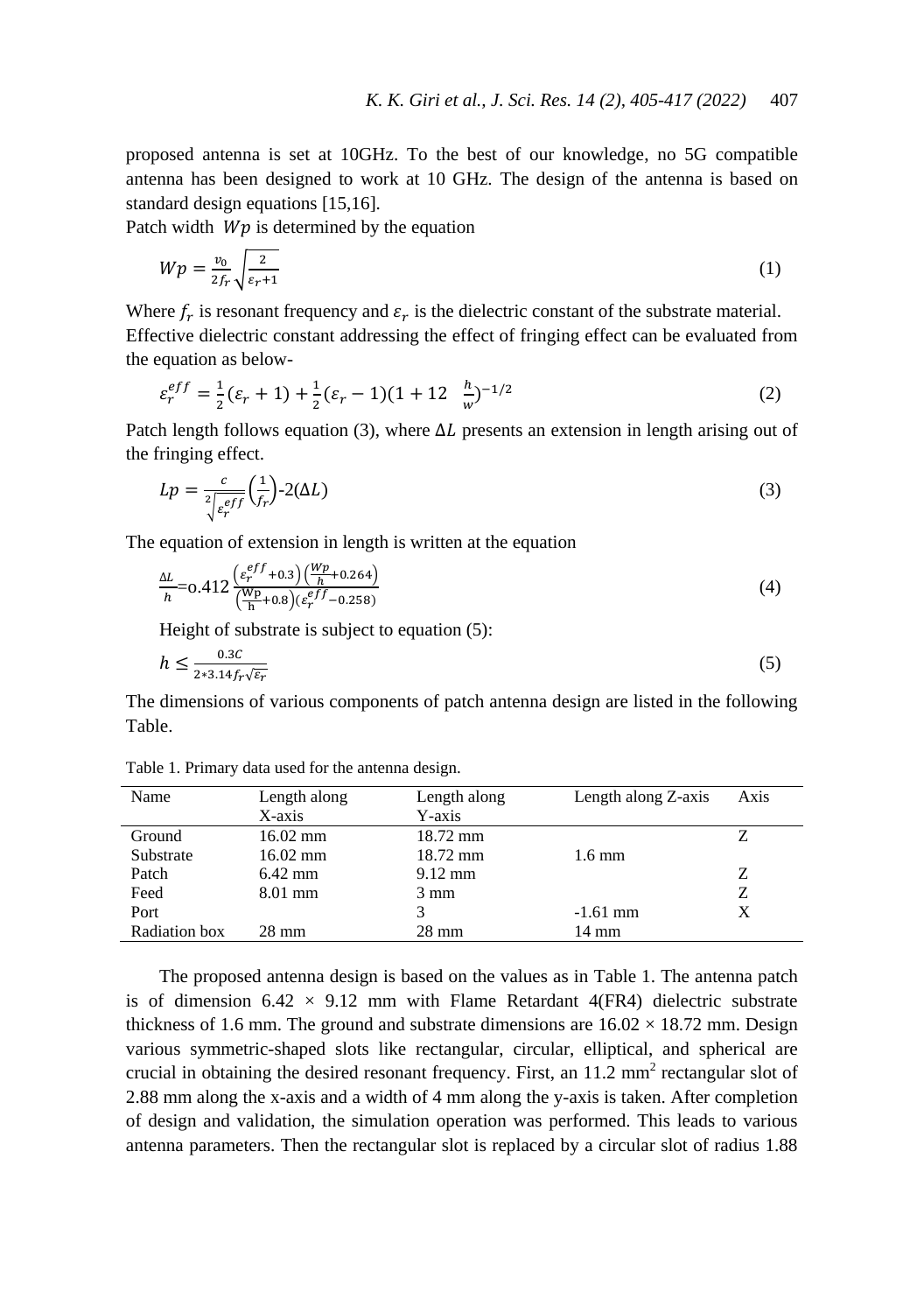mm, with a circular slot area fixed at the previous value of  $11.2 \text{ mm}^2$ . This patch antenna with a circular slot was simulated, and the result parameters were determined.

Similarly, the circular slot was replaced by the elliptical slot of major radius 2.37 mm and again at the same area of  $11.2 \text{ mm}^2$ . The design simulation was performed, and result parameters were obtained for the patch antenna. After this, a spherical slot is used to replace an elliptical slot with a similar length as the radius of the circular slot. That is spherical slot also has a radius of  $1.88$  mm, so its area is  $44.39$  mm<sup>2</sup>. If the area of the spherical slot is  $11.2 \text{ mm}^2$ , its radius becomes smaller, so the radius of the spherical slot is equal to the circular slot radius. Again, the simulation process and result parameters collection are repeated for spherical slot patch antenna design. After every slot design, the slot is subtracted from the patch, and the feed is united with the patch through HFSS [17,18].

#### **3. Result and Discussion**

#### **3.1.** *Rectangular slot*



Fig. 1. Rectangular slot design patch antenna. The antenna patch is of dimension  $6.42 \times 9.12$  mm



Fig. 2. S11 parameter variation with operational frequency. Resonance is obtained at frequency 10.08 GHz.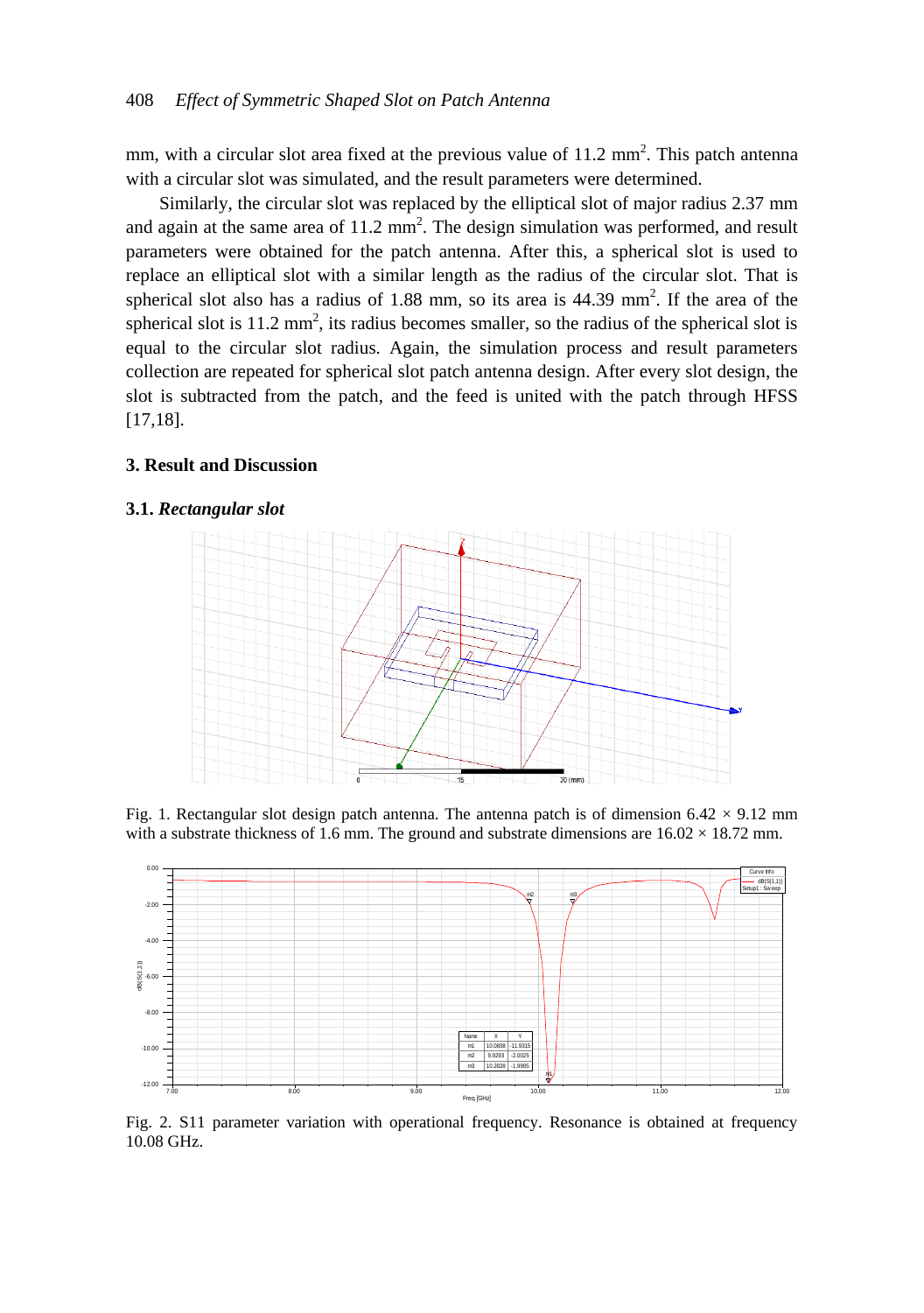



Fig. 4. Real part of Y-parameter against the operational frequency for the rectangular slot.





Fig. 5. The radiation pattern of the rectangular slot at the resonant frequency.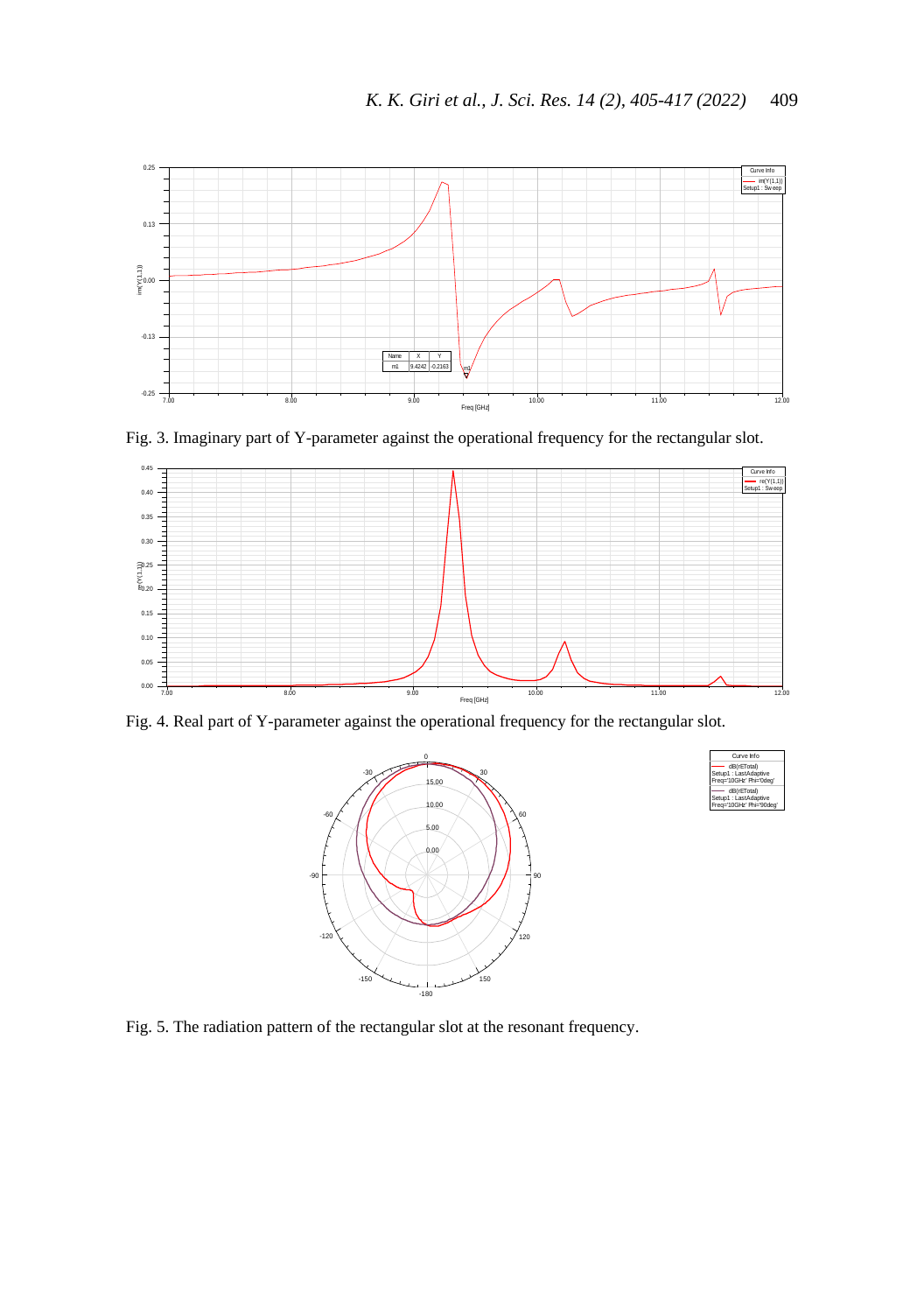

Fig. 6. Gain plot for the rectangular slot. A gain of 4.67 dB is obtained.

Figs. 2-6 depict the variation of S11 Parameter with operational frequency, imaginary and real parts of Y-parameter, radiation pattern, and gain for the rectangular slot patch. The reflection coefficient (S11 parameter) for mobile communication in the proposed frequency range is -10 dB. We have obtained a value of -12 dB with an operational bandwidth of 0.5GHz, which is an improvement. Driving point admittance, i.e., Y11 Parameter, is also in the desired range of efficient operation of the antenna. A gain of 4.67 dB is obtained for the rectangular slot, which is a remarkable result. Further, the radiation pattern is also fine in the forward direction.

## **3.2.** *Circular slot*



Fig. 7. HFSS circular slot design of radius 1.88 mm and area fixed at the value of 11.2 mm<sup>2</sup>.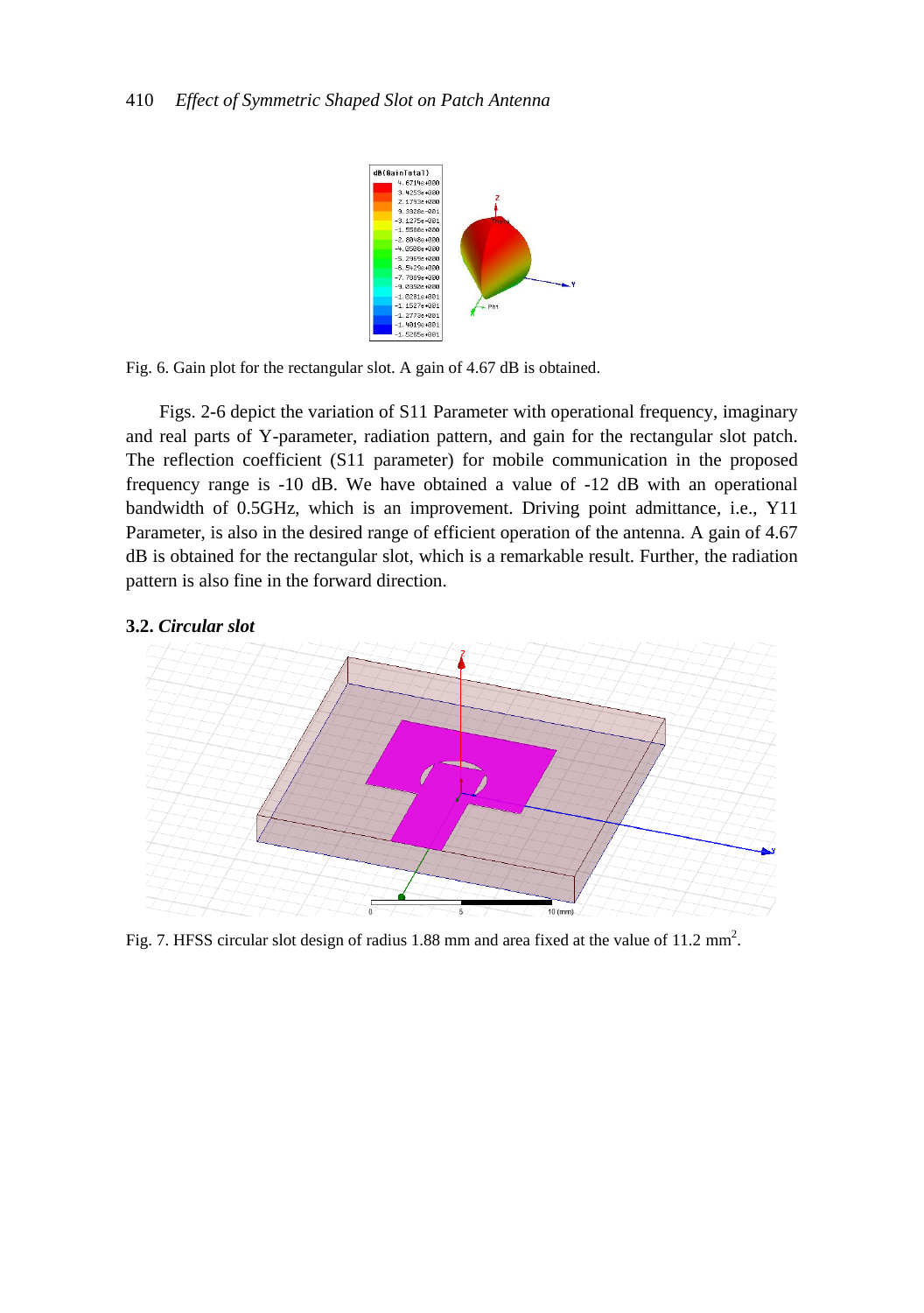

Fig. 8. S11 parameter variation within the range of operational frequency. The circular slot antenna



Fig. 9. Imaginary part of Y-parameter for the circular slot. The maximum and minimum values of the Y parameter are obtained at 9.02 and 9.62 GHz, respectively.



Fig. 10. Real part of Y-parameter for the circular slot, maximum is obtained at 9.27 GHz.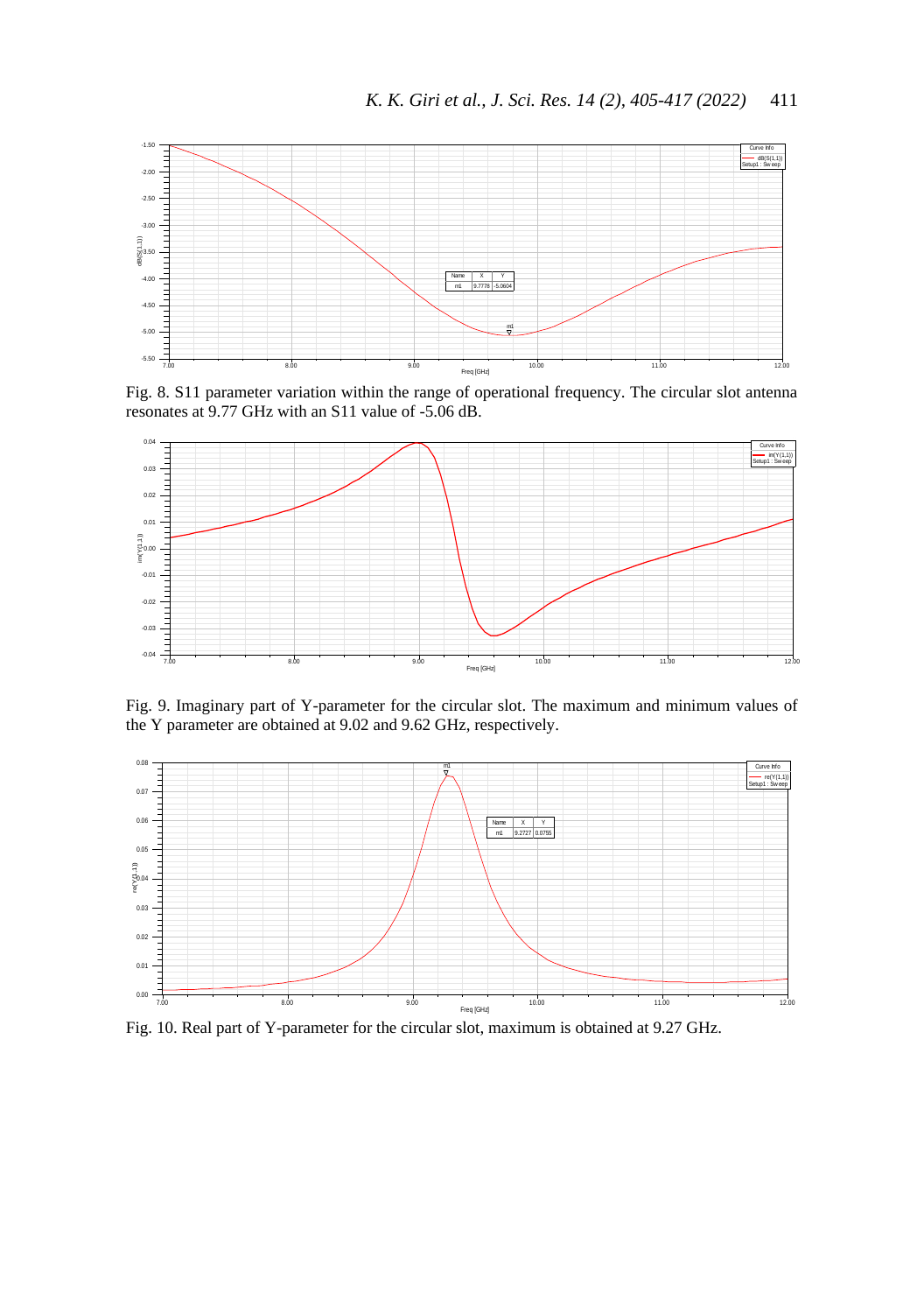



Fig. 11. Radiation pattern for circular slot patch antenna.



Fig. 12. The gain plot for the circular slot. The gain observed for the circular slot is 5.18 dBi.

Figs. 8-12 depict the variation of S11 Parameter with operational frequency, imaginary and real parts of Y-parameter, radiation pattern, and gain for the circular slot patch. The circular slot antenna resonates at 9.77 GHz with an S11 value of -5.06 dB. The maximum and minimum values of the Y parameter are obtained at 9.02 and 9.62 GHz, respectively. The real part of the Y-parameter for the circular slot has a maximum of 9.27 GHz. The gain obtained for the circular slot is 5.18 dBi.

## **3.3.** *Elliptical slot*



Fig. 13. HFSS design of elliptical slot of with major radius 2.37 mm and area  $11.2 \text{ mm}^2$ .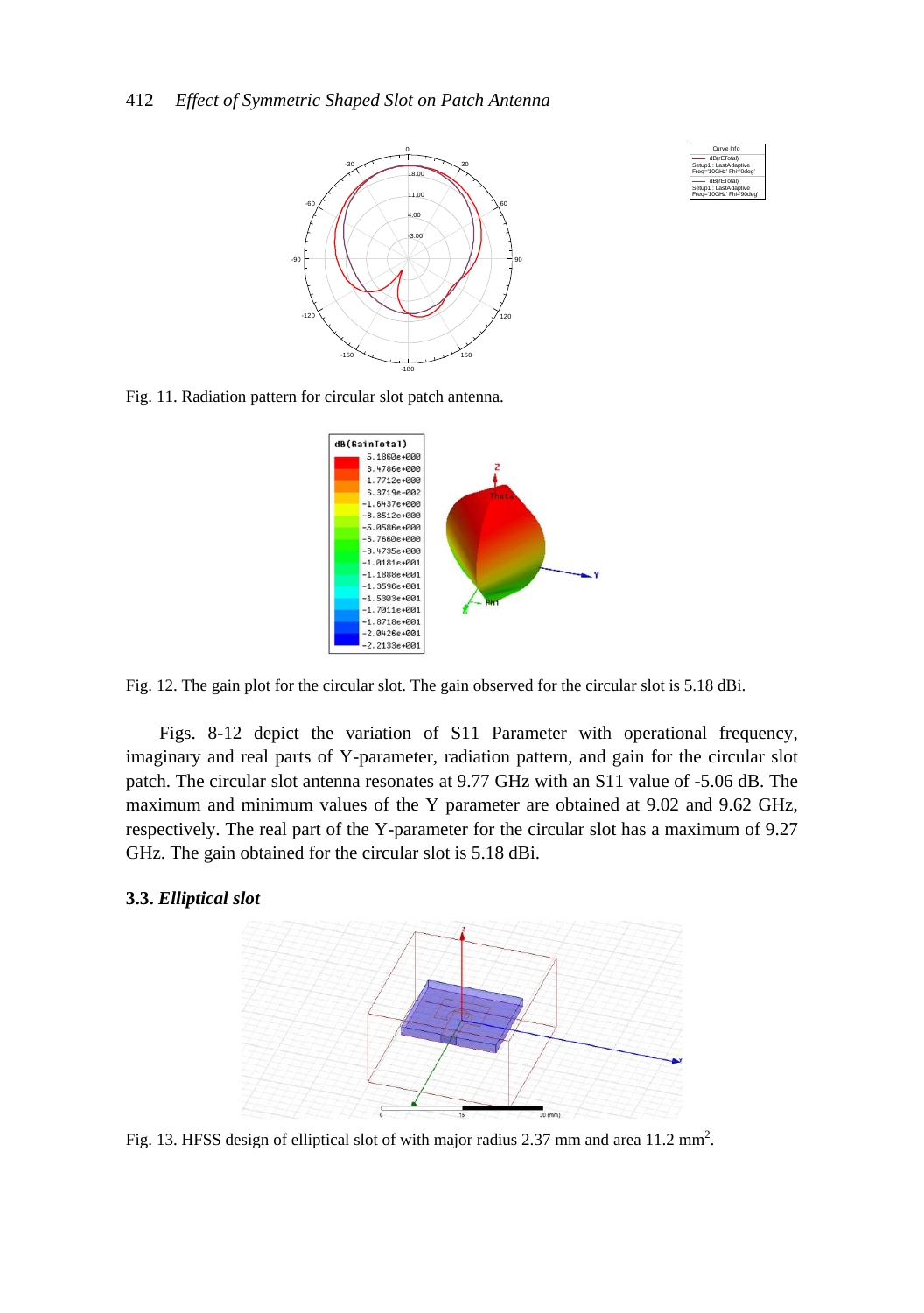

Fig. 14. S11 parameter variation with frequency for the elliptical slot patch. The S11 parameter value is obtained to be -22.02 dB at the resonance frequency of 9.52 GHz.



Fig. 15. Imaginary part of Y-parameter for the elliptical slot.



Fig. 16. Real part of Y-parameter for the elliptical slot. A maximum is obtained around 9.50 GHz.





Fig. 17. The radiation pattern for elliptical slot patch.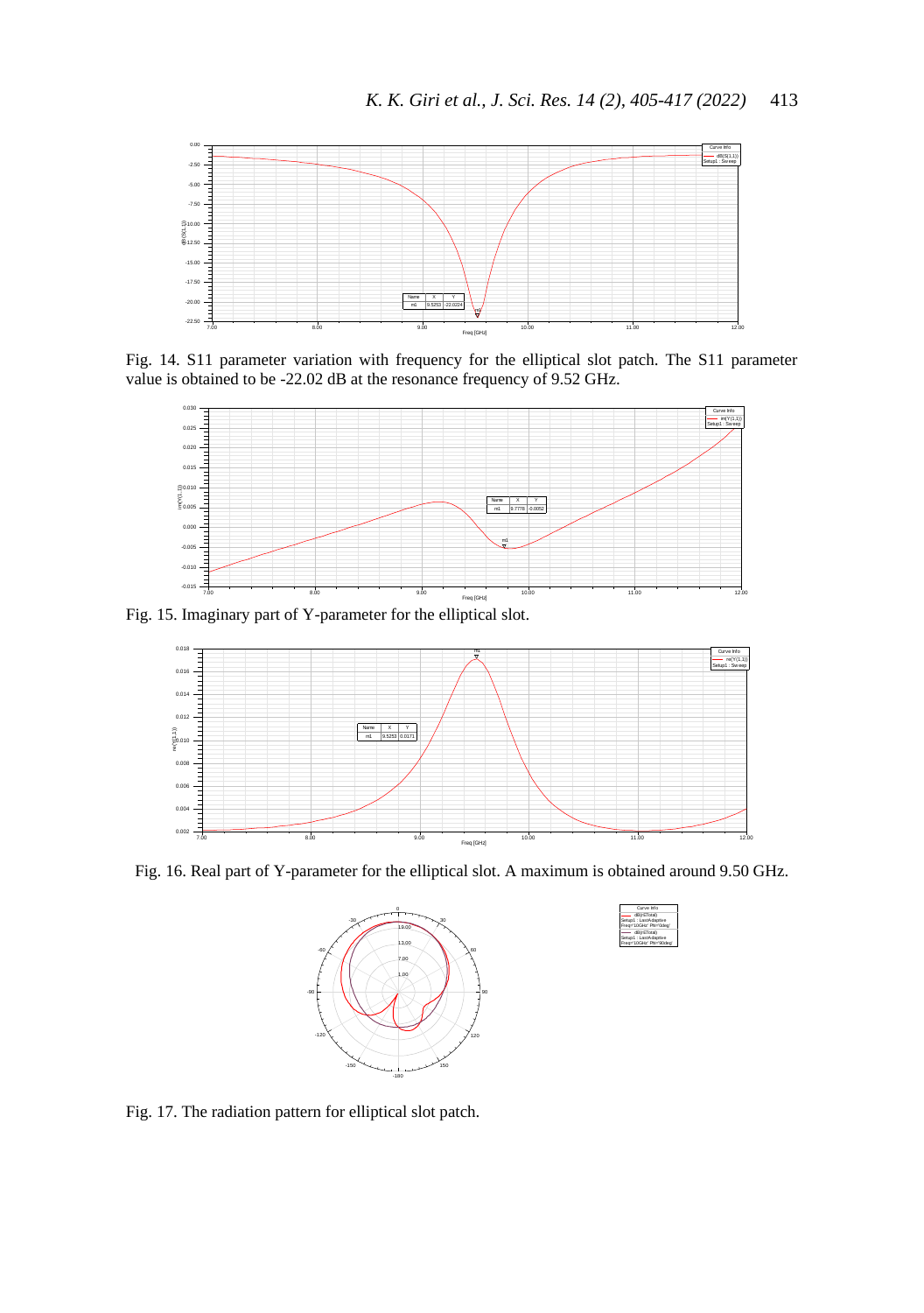

Fig. 18. Gain plot for elliptical slot design. A gain value of 4.94 dBi is obtained at the resonant frequency.

Figs. 14-18 depict the variation of S11 Parameter with operational frequency, imaginary and real parts of Y-parameter, radiation pattern, and gain for the elliptical slot patch. A very good value of the S11 Parameter is obtained, which is -22.02 dB, at the resonance frequency 9.52 GHz. Bandwidth at the resonant frequency is 0.6 GHz. A maximum admittance is obtained at the resonance frequency of 9.50 GHz. An antenna gain obtained is at 4.94 dBi.

## **3.4.** *Spherical slot*



Fig.19. HFSS spherical slot design. The spherical slot has a radius of 1.88 mm.



Fig. 20. S11 parameter variation with operational frequency for the spherical slot. Unlike rectangular, elliptical and circular slot patches, a spherical slot antenna resonates at dual frequencies 10.28 GHz and 11.44 GHz.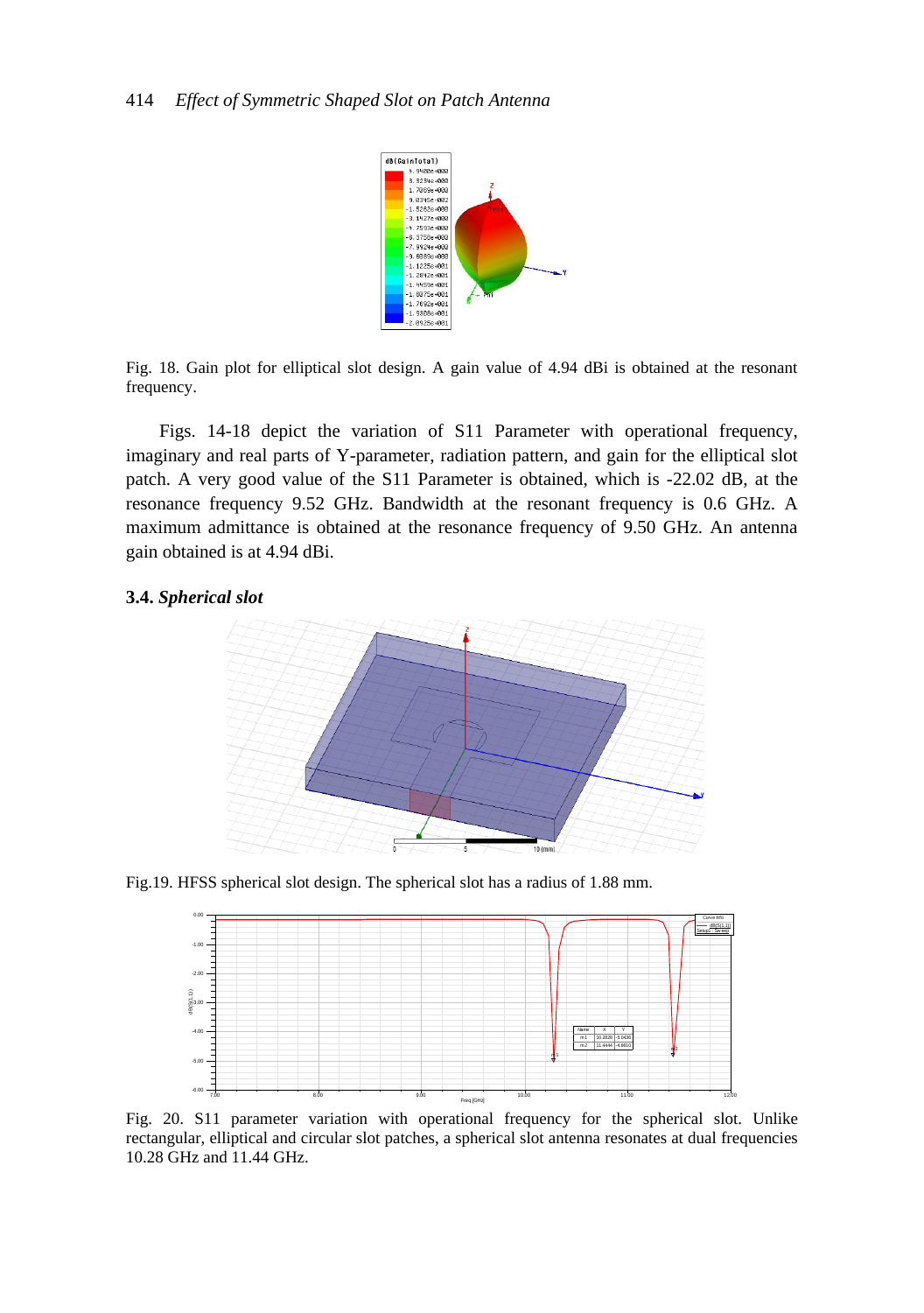

Fig. 21. Imaginary part of Y-parameter for the spherical slot.



Fig. 22. Real part of Y-parameter for the spherical slot.





Fig. 23. The radiation pattern for the spherical slot antenna.



Fig. 24. Gain plot for spherical slot patch antenna. A gain of 4.11 dBi is observed at the resonant frequency.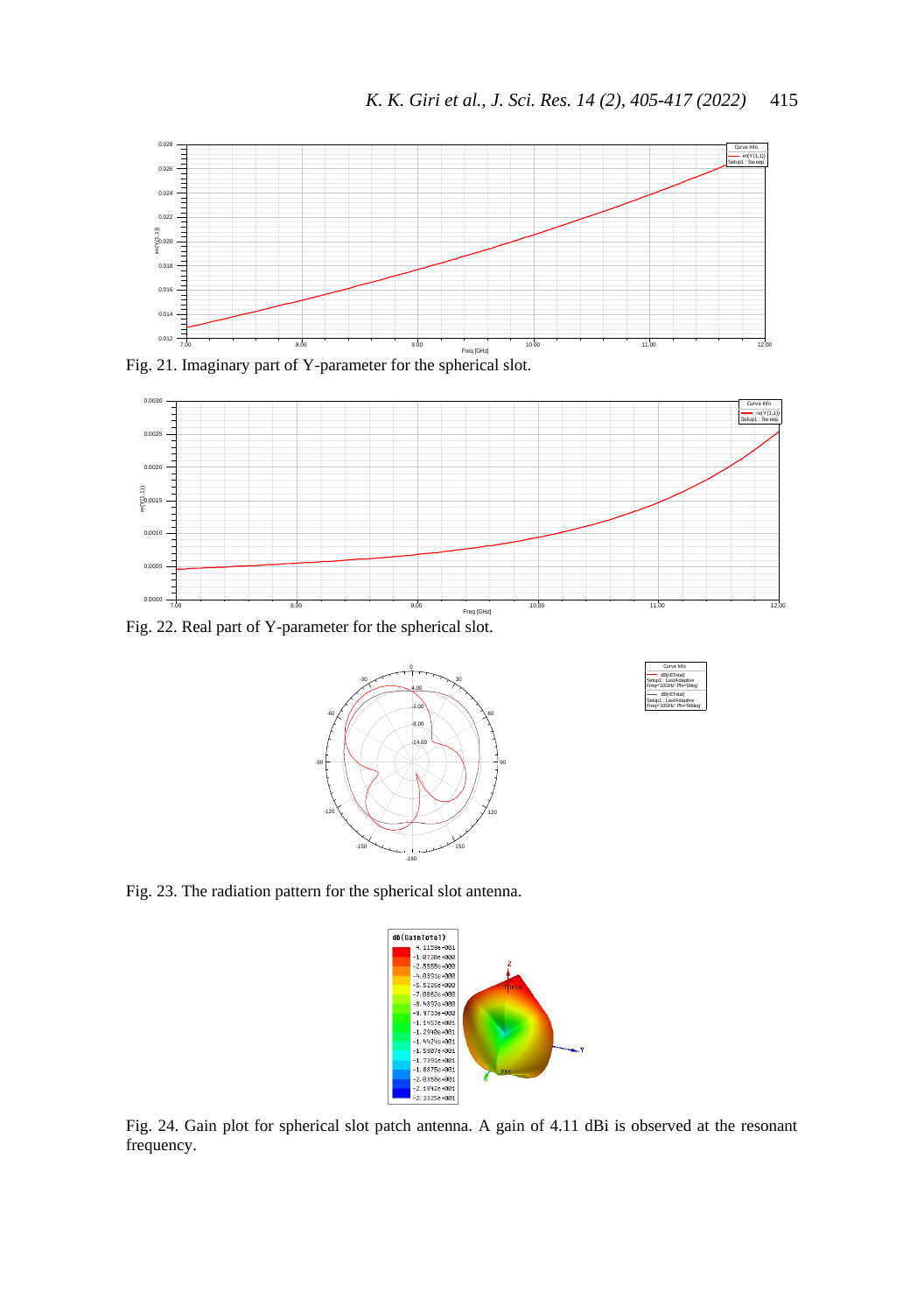Figs. 20-24 depict the variation of S11 Parameter with operational frequency, imaginary and real parts of Y-parameter, radiation pattern, and gain for the spherical slot patch.

Unlike rectangular, elliptical, and circular slot patches, the spherical slot antenna resonates at dual frequencies 10.28 and 11.44 GHz with matching S11 parameter values of -5 and -4.9 dB, respectively. Admittance is well appreciable about the resonant frequency. The radiation pattern is also good in the forward direction.

Comparison among result parameters obtained from four different shaped slots [19- 22] is expressed in Table 2.

Table 2. Comparative value of the resonant frequency, VSWR, S11, and gain for different slot patch designs.

| Slot shape  | Resonance<br>Frequency<br>(GHz) | S11(dB)<br>(Return loss or<br>reflection coefficient) | <b>VSWR</b> | Gain<br>(dB) |
|-------------|---------------------------------|-------------------------------------------------------|-------------|--------------|
| Rectangular | 10.08                           | $-11.93$                                              | 4.49        | 4.67         |
| Circular    | 9.77                            | $-5.06$                                               | 10.95       | 5.18         |
| Elliptical  | 9.52                            | $-22.02$                                              | 9.52        | 9.94         |
| Spherical   | 10.28,11.44                     | $-5.04, -4.86$                                        | 10.98, 11.2 | 4.11         |

## **4. Conclusion**

With different slots, antenna designed for the target frequency of 10 GHz yields a mix of results. Gain is high for the elliptical-shaped slot. The rectangular slot provides the approximate target resonance frequency of 10 GHz and is the best fit for the imaginary and real parts of the Y-parameter. Circular, spherical, and elliptical-shaped slots have a high VSWR value, which indicates a larger degree of mismatch. But for rectangular shapes, VSWR is low, and we say that there is a 'Good Match.' Surprisingly different results are obtained for the spherical-shaped slot. In this case, the antenna will work at the target resonance frequency and exhibits dual resonance frequency. The real and imaginary part of the Y-parameter could not achieve the maximum within the operational frequency range.

On the other hand, if the result parameters are collected without a slot on the same design, then it is observed that S11, Y-parameter, and VSWR do not show similarity with their real graph. Also, gain, in that case, turns out to be -1.25 dB. The simulation results lead us to conclude that the shape-changing of slots in symmetrical patterns plays a decisive role in determining the best results for the antenna. The resonant frequency shifts with increasing length along X-axis, keeping other parameters fixed. For a rectangular slot length of 2.2 mm along the X-axis, the resonance frequency becomes 10.48 GHz. Similarly, for the length of 2.6 mm along the X axis, the frequency reaches 10.13 GHz for the rectangular slot. These observations aptly and strongly indicate that slot shapes and slot areas have a major stake in the resonance frequency of the antenna.

While designing an antenna, the slot takes the major decisive role to achieve effective resonance frequency. Slot shape and slot area both have a crucial role in achieving